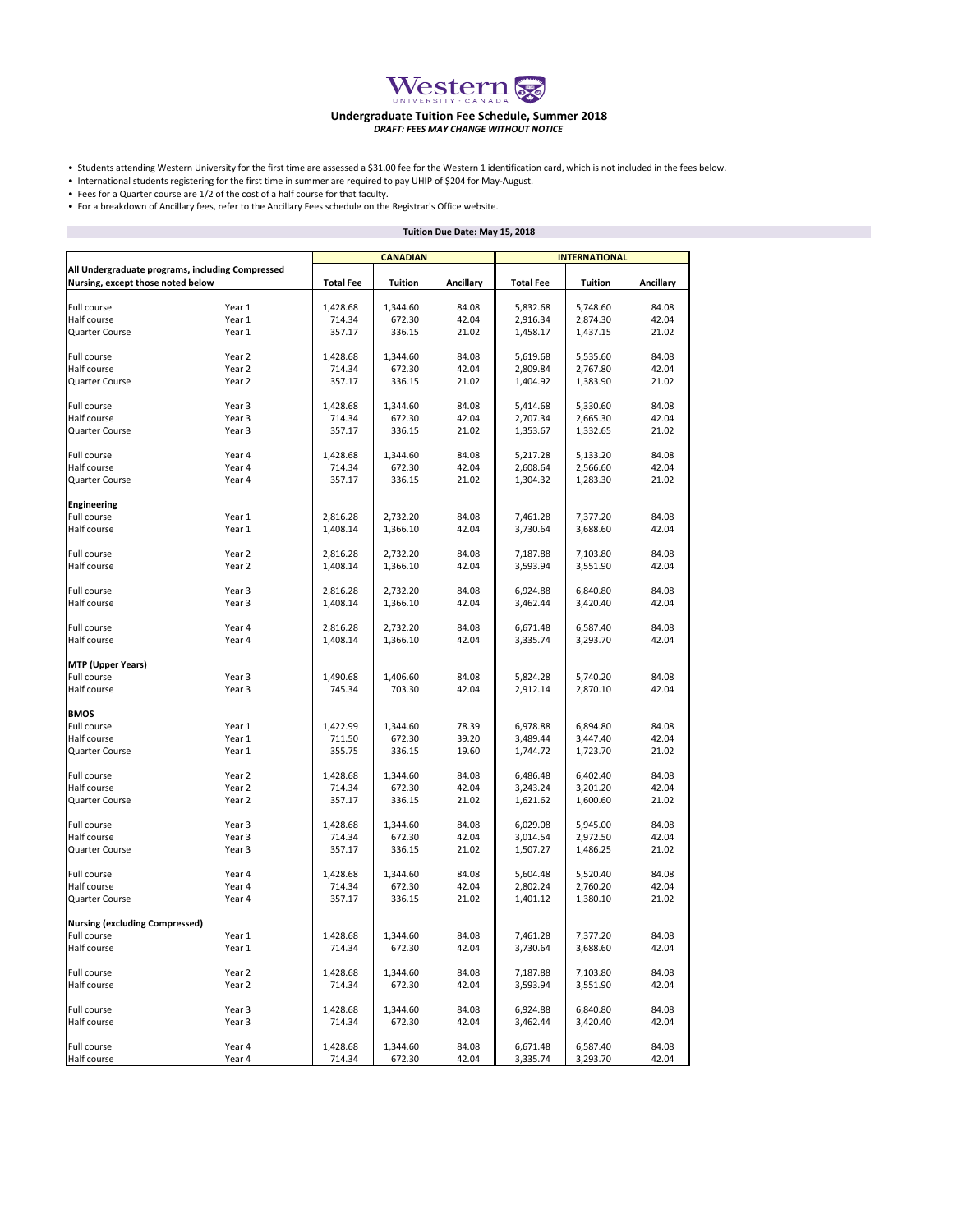

## **Undergraduate Tuition Fee Schedule, Summer 2018** *DRAFT: FEES MAY CHANGE WITHOUT NOTICE*

|                                                        |                    | <b>CANADIAN</b>  |          |           |  |  |
|--------------------------------------------------------|--------------------|------------------|----------|-----------|--|--|
|                                                        |                    | <b>Total Fee</b> | Tuition  | Ancillary |  |  |
| <b>Education In-Service (AQ, per course)</b>           |                    |                  |          |           |  |  |
| 3-Part AQ                                              |                    | 675.00           | 675.00   | 0.00      |  |  |
| <b>Additional Basic Qualifications</b>                 |                    | 675.00           | 675.00   | 0.00      |  |  |
| <b>Honour Specialist</b>                               |                    | 725.00           | 725.00   | 0.00      |  |  |
| <b>Tech Studies</b>                                    |                    | 725.00           | 725.00   | 0.00      |  |  |
| Audit (Audit fees are also for International students) |                    |                  |          |           |  |  |
| Full course                                            |                    | 672.30           | 672.30   | 0.00      |  |  |
| Half course                                            |                    | 336.15           | 336.15   | 0.00      |  |  |
| <b>Continuing Studies</b><br>Pedorthics                |                    |                  |          |           |  |  |
| Distance **                                            | Half Course        | 625.00           | 625.00   | 0.00      |  |  |
| <b>Public Relations</b>                                |                    |                  |          |           |  |  |
| In Class                                               | <b>Half Course</b> | 667.04           | 625.00   | 42.04     |  |  |
| Not for Profit Management                              |                    | 1,710.20         | 1,500.00 | 210.20    |  |  |
| Occupational Health and Safety Management Practicum    | 1,710.20           | 1,500.00         | 210.20   |           |  |  |
| <b>Pedorthics Practicum</b>                            | 1,710.20           | 1,500.00         | 210.20   |           |  |  |
| Human Resources Practicum                              | 1,710.20           | 1,500.00         | 210.20   |           |  |  |
| Clinical Trials Management Practicum                   | 1,126.12           | 1,000.00         | 126.12   |           |  |  |

## \*\*no ancillary fees

|                                                |                             |                  | <b>CANADIAN</b>  | <b>INTERNATIONAL</b> |          |  |  |
|------------------------------------------------|-----------------------------|------------------|------------------|----------------------|----------|--|--|
|                                                |                             | <b>Total</b>     |                  | <b>Total</b>         |          |  |  |
| Distance Studies **                            |                             | Fee              | Tuition          | Fee                  | Tuition  |  |  |
|                                                |                             |                  |                  |                      |          |  |  |
| Full course                                    | Year 1                      | 1,344.60         | 1,344.60         | 5,748.60             | 5,748.60 |  |  |
| Half course                                    | Year 1                      | 672.30           | 672.30           | 2,874.30             | 2,874.30 |  |  |
|                                                |                             |                  |                  |                      |          |  |  |
| Full course                                    | Year 2                      | 1,344.60         | 1,344.60         | 5,535.60             | 5,535.60 |  |  |
| Half course                                    | Year 2                      | 672.30           | 672.30           | 2,767.80             | 2,767.80 |  |  |
|                                                |                             |                  |                  |                      |          |  |  |
| Full course                                    | Year 3                      | 1,344.60         | 1,344.60         | 5,330.60             | 5,330.60 |  |  |
| Half course                                    | Year 3                      | 672.30           | 672.30           | 2,665.30             | 2,665.30 |  |  |
|                                                |                             |                  |                  |                      |          |  |  |
| Full course                                    | Year 4                      | 1,344.60         | 1,344.60         | 5,133.20             | 5,133.20 |  |  |
| Half course                                    | Year 4                      | 672.30           | 672.30           | 2,566.60             | 2,566.60 |  |  |
|                                                |                             |                  |                  |                      |          |  |  |
| Engineering Canadian & International / Nursing |                             |                  |                  |                      |          |  |  |
| International                                  |                             |                  |                  |                      |          |  |  |
| Full course                                    | Year 1                      | 2,732.20         | 2,732.20         | 7,377.20             | 7,377.20 |  |  |
| Half course                                    | Year 1                      | 1,366.10         | 1,366.10         | 3,688.60             | 3,688.60 |  |  |
|                                                |                             |                  |                  |                      |          |  |  |
|                                                |                             |                  |                  |                      |          |  |  |
| Full course                                    | Year 2                      | 2,732.20         | 2,732.20         | 7,103.80             | 7,103.80 |  |  |
| Half course                                    | Year 2                      | 1,366.10         | 1,366.10         | 3,551.90             | 3,551.90 |  |  |
|                                                |                             |                  |                  |                      |          |  |  |
| Full course                                    | Year 3                      | 2,732.20         | 2,732.20         | 6,840.80             | 6,840.80 |  |  |
| Half course                                    | Year 3                      | 1,366.10         | 1,366.10         | 3,420.40             | 3,420.40 |  |  |
|                                                |                             |                  |                  |                      |          |  |  |
| Full course                                    | Year 4                      | 2,732.20         | 2,732.20         | 6,587.40             | 6,587.40 |  |  |
| Half course                                    | Year 4                      | 1,366.10         | 1,366.10         | 3,293.70             | 3,293.70 |  |  |
|                                                |                             |                  |                  |                      |          |  |  |
| <b>BMOS</b>                                    |                             |                  |                  |                      |          |  |  |
| Full course                                    | Year 1                      | 1,344.60         | 1,344.60         | 6,894.80             | 6,894.80 |  |  |
| Half course                                    | Year 1                      | 672.30           | 672.30           | 3,447.40             | 3,447.40 |  |  |
| Quarter Course                                 | Year 1                      | 336.15           | 336.15           | 1,723.70             | 1,723.70 |  |  |
|                                                |                             |                  |                  |                      |          |  |  |
| Full course<br>Half course                     | Year 2<br>Year <sub>2</sub> | 1,344.60         | 1,344.60         | 6,402.40             | 6,402.40 |  |  |
| Quarter Course                                 | Year 2                      | 672.30<br>336.15 | 672.30<br>336.15 | 3,201.20             | 3,201.20 |  |  |
|                                                |                             |                  |                  | 1,600.60             | 1,600.60 |  |  |
| Full course                                    | Year 3                      | 1,344.60         | 1,344.60         | 5,945.00             | 5,945.00 |  |  |
| Half course                                    | Year 3                      | 672.30           | 672.30           | 2,972.50             | 2,972.50 |  |  |
| Quarter Course                                 | Year 3                      | 336.15           | 336.15           | 1,486.25             | 1,486.25 |  |  |
|                                                |                             |                  |                  |                      |          |  |  |
| Full course                                    | Year 4                      | 1,344.60         | 1,344.60         | 5,520.40             | 5,520.40 |  |  |
| Half course                                    | Year 4                      | 672.30           | 672.30           | 2,760.20             | 2,760.20 |  |  |
| Quarter Course                                 | Year 4                      | 336.15           | 336.15           | 1,380.10             | 1,380.10 |  |  |
|                                                |                             |                  |                  |                      |          |  |  |
| <b>MTP (Upper Years)</b>                       |                             |                  |                  |                      |          |  |  |
| Full course                                    | Year <sub>3</sub>           | 1,406.60         | 1,406.60         | 5,740.20             | 5,740.20 |  |  |
| Half course                                    | Year 3                      | 703.30           | 703.30           | 2,870.10             | 2,870.10 |  |  |
|                                                |                             |                  |                  |                      |          |  |  |